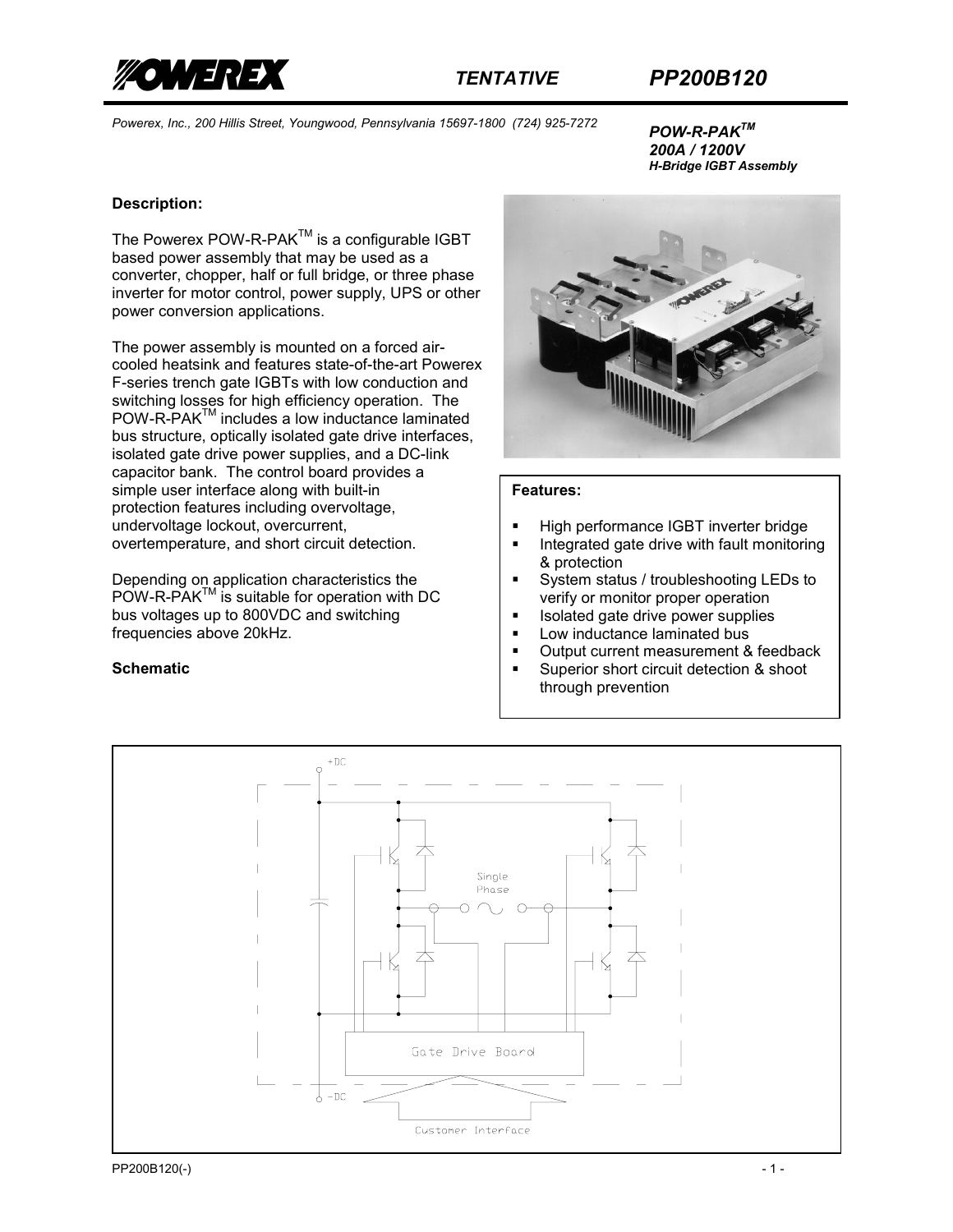

*200A / 1200V H-Bridge IGBT Assembly* 

### **Absolute Maximum Ratings, Tj = 25°C unless otherwise specified**

| General                                         | Symbol                      |                 | <b>Units</b> |
|-------------------------------------------------|-----------------------------|-----------------|--------------|
| <b>IGBT Junction Temperature</b>                | T <sub>j</sub>              | $-40$ to $+150$ | °C           |
| Storage Temperature                             | $T_{\text{stg}}$            | $-40$ to $+125$ | $^{\circ}$ C |
| <b>Operating Temperature</b>                    | ${\mathsf T}_{\mathsf{op}}$ | $-25$ to $+85$  | $^{\circ}$ C |
| Voltage Applied to DC terminals                 | $V_{\rm CC}$                | 800             | Volts        |
| Isolation Voltage, AC 1 minute, 60Hz sinusoidal | $V_{\rm iso}$               | 2500            | Volts        |
| <b>IGBT Inverter</b>                            |                             |                 |              |
| Collector Current ( $T_c$ = 25°C)               | $I_{\rm C}$                 | 200             | Amperes      |
| Peak Collector Current ( $T_i$ < 150°C)         | <b>I</b> <sub>CM</sub>      | 400             | Amperes      |
| <b>Emitter Current</b>                          | ΙE                          | 200             | Amperes      |
| <b>Peak Emitter Current</b>                     | <b>I<sub>EM</sub></b>       | 400             | Amperes      |
| Maximum Collector Dissipation ( $T_i$ < 150°C)  | $\mathsf{P}_{\text{c}}$     | 890             | Watts        |
| <b>Gate Drive Board</b>                         |                             |                 |              |
| Unregulated +24V Power Supply                   |                             | 30              | Volts        |
| Regulated +15V Power Supply                     |                             | 18              | Volts        |
| PWM Signal Input Voltage                        |                             | 20              | Volts        |
| Fault Output Supply Voltage                     |                             | 30              | Volts        |
| <b>Fault Output Current</b>                     |                             | 50              | mA           |

# **IGBT Inverter Electrical Characteristics, T<sub>j</sub> = 25°C unless otherwise specified**

| <b>Characteristics</b>                 | Symbol              | <b>Test Conditions</b>                                                        | <b>Min</b> | Typ  | <b>Max</b> | <b>Units</b> |
|----------------------------------------|---------------------|-------------------------------------------------------------------------------|------------|------|------------|--------------|
| <b>Collector Cutoff Current</b>        | $_{\rm LFS}$        | $V_{CE}$ = $V_{CES}$ , $V_{GE}$ = 0V                                          |            |      |            | mA           |
|                                        | $V_{CE(sat)}$       | $I_c = 200A$ , T <sub>i</sub> = 25°C                                          |            | 1.8  | 2.4        | Volts        |
| Collector – Emitter Saturation Voltage |                     | $I_c = 200A$ , T <sub>i</sub> = 125°C                                         |            | 1.9  |            | Volts        |
| Emitter - Collector Voltage            | $V_{FC}$            | $I_F = 200A$                                                                  |            |      | 3.2        | Volts        |
|                                        | $t_{d(on)}$         | $V_{\text{cc}}$ = 600V<br>$I_c = 200A$<br>$V_{GF}$ = 15V<br>$R_G = 1.6\Omega$ |            |      | 300        | ns           |
|                                        | t,                  |                                                                               |            |      | 80         | ns           |
| Inductive Load Switching Times         | $t_{d(\text{off})}$ |                                                                               |            |      | 500        | ns           |
|                                        | t                   |                                                                               |            |      | 300        | ns           |
| Diode Reverse Recovery Time            | $t_{rr}$            |                                                                               |            |      | 200        | ns           |
| Diode Reverse Recovery Charge          | $Q_{rr}$            |                                                                               |            | 12.2 |            | μC           |
| DC Link Capacitance                    |                     |                                                                               |            | 4950 |            | μF           |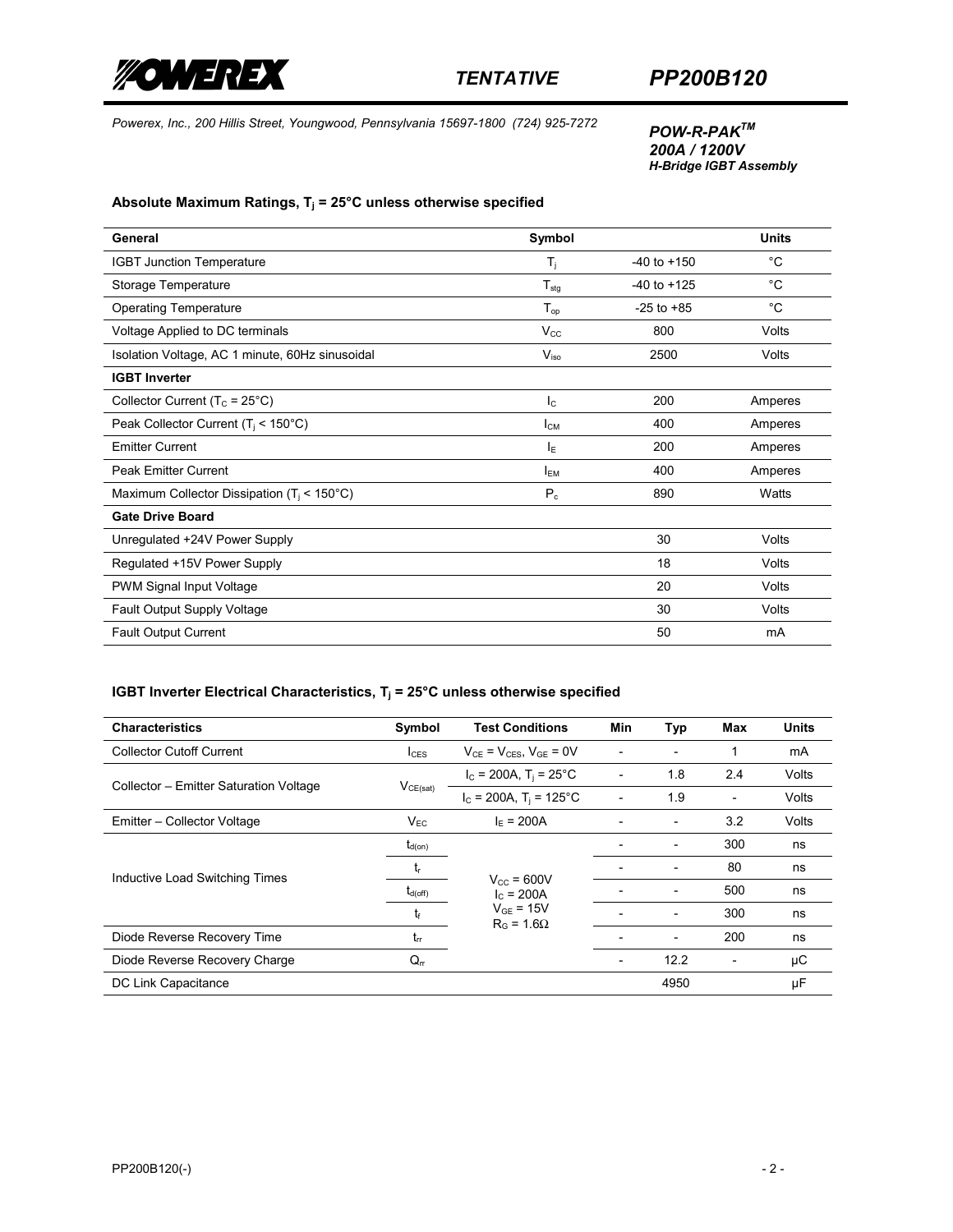

*200A / 1200V H-Bridge IGBT Assembly* 

#### **Gate Drive Board Electrical Characteristics**

| <b>Characteristics</b>         | Min              | Typ | <b>Max</b> | <b>Units</b> |
|--------------------------------|------------------|-----|------------|--------------|
| Unregulated +24V Power Supply  | 20               | 24  | 30         | Volts        |
| Regulated +15V Power Supply    | 14.4             | 15  | 18         | Volts        |
| PWM Input On Threshold         | 12               | 15  |            | Volts        |
| PWM Input Off Threshold        |                  | 0   | 2          | Volts        |
| <b>Output Overcurrent Trip</b> |                  | 300 |            | Amperes      |
| Overtemperature Trip           | 96               | 98  | 100        | °C           |
| Overvoltage Trip               |                  | 920 |            | Volts        |
| DC Link Voltage Feedback       | See Figure Below |     |            | Volts        |
| Heatsink Temperature Feedback  | See Figure Below |     |            | Volts        |
| <b>Output Current Feedback</b> | See Figure Below |     |            | Volts        |





**Heatsink Temperature Feedback**

**Output Current Feedback**



### **Thermal and Mechanical Characteristics**

| <b>Characteristics</b>                    | Symbol         | <b>Test Conditions</b> | Min | Typ   | Max                      | <b>Units</b>  |
|-------------------------------------------|----------------|------------------------|-----|-------|--------------------------|---------------|
| IGBT Thermal Resistance, Junction to Case | $R_{th(i-c)}Q$ | Per IGBT 1/2 module    | ۰   | 0.08  | 0.15                     | $\degree$ C/W |
| FWD Thermal Resistance, Junction to Case  | $R_{th(i-c)}D$ | Per FWD 1/2 module     |     |       | 0.18                     | $\degree$ C/W |
| <b>Contact Thermal Resistance</b>         | $R_{th(c-f)}$  |                        |     | 0.020 | $\overline{\phantom{0}}$ | $\degree$ C/W |
| <b>Heatsink Thermal Resistance</b>        | $R_{th(f-a)}$  | 1500 LFM airflow       |     | 0.040 |                          | $\degree$ C/W |
| Mounting Torque, AC terminals             |                |                        |     | 75    | 90                       | in-lb         |
| Mounting Torque, DC terminals             |                |                        |     | 130   | 150                      | in-Ib         |
| Mounting Torque, Mounting plate           |                |                        |     | 130   | 150                      | in-lb         |
| Weight                                    |                |                        |     | 21    |                          | Ib            |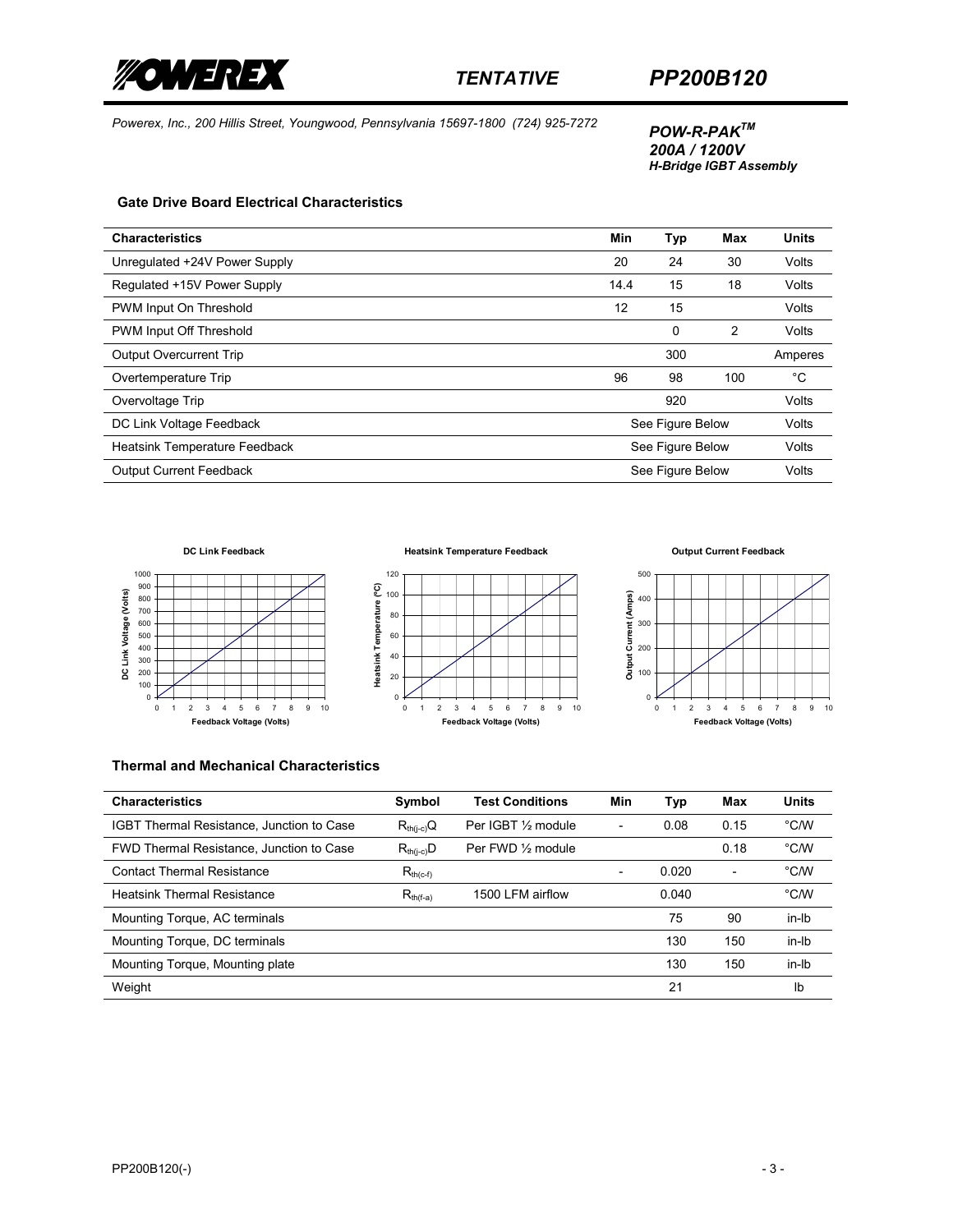

*200A / 1200V H-Bridge IGBT Assembly* 

### **Gate Drive Board Interface Signal Definitions**

| Pin            | Signal Name                     | Description                                                                                                                  |
|----------------|---------------------------------|------------------------------------------------------------------------------------------------------------------------------|
| $\mathbf{1}$   | Shield                          | Connected to circuit ground                                                                                                  |
| 2              | PWM A-                          | 0-15 V signal controlling the duty cycle of A- IGBT                                                                          |
| 3              | Phase A Error <sup>1</sup>      | Open collector output, external pull-up resistor required<br>LOW = No Error; Floating = Phase A overcurrent or short circuit |
| 4              | PWM A+                          | 0-15 V signal controlling the duty cycle of A+ IGBT                                                                          |
| 5              | PWM B-                          | 0-15 V signal controlling the duty cycle of B-IGBT                                                                           |
| 6              | Phase B Error <sup>1</sup>      | Open collector output, external pull-up resistor required<br>LOW = No Error; Floating = Phase B overcurrent or short circuit |
| $\overline{7}$ | PWM B+                          | 0-15 V signal controlling the duty cycle of B+ IGBT                                                                          |
| 8              | Not Used                        |                                                                                                                              |
| 9              | Not Used                        |                                                                                                                              |
| 10             | Not Used                        |                                                                                                                              |
| 11             | Overtemp <sup>1</sup>           | Open collector output, external pull-up resistor required<br>LOW = No Error; Floating = heatsink overtemp                    |
| 12             | Not Connected                   |                                                                                                                              |
| 13             | DC Link Voltage                 | Analog voltage representation of DC link voltage                                                                             |
| 14             | 24 VDC input power <sup>2</sup> | 20 - 30 VDC input voltage range                                                                                              |
| 15             | 24 VDC input power <sup>2</sup> | 20 - 30 VDC input voltage range                                                                                              |
| 16             | 15 VDC input power <sup>2</sup> | 14.4 - 18 VDC input voltage range                                                                                            |
| 17             | 15 VDC input power <sup>2</sup> | 14.4 - 18 VDC input voltage range                                                                                            |
| 18             | <b>GND</b>                      | Ground reference for 15 and 24 VDC inputs                                                                                    |
| 19             | <b>GND</b>                      | Ground reference for 15 and 24 VDC inputs                                                                                    |
| 20             | <b>Heatsink Temperature</b>     | Analog voltage representation of heatsink temperature                                                                        |
| 21             | GND <sup>3</sup>                | Tied to pins 18 and 19                                                                                                       |
| 22             | lout Phase A                    | Analog voltage representation of phase A output current                                                                      |
| 23             | GND <sup>3</sup>                | Tied to pins 18 and 19                                                                                                       |
| 24             | l <sub>out</sub> Phase B        | Analog voltage representation of phase B output current                                                                      |
| 25             | Not Used                        |                                                                                                                              |
| 26             | Not Used                        |                                                                                                                              |

 $Notes:  
1.$ </u>

1. Open collectors can be pulled up to 30 V max and sink 50mA continuous.

2. Do not connect a 15 VDC and 24 VDC source to the unit at the same time, use one or the other.

3. GND signals to be used for analog feedback signals, i.e. twisted pair with I<sub>out</sub> Phase A.

#### **Gate Drive Board Interface Connector**

| <b>Description</b>                | Symbol                   | Type                                          | Manufacturer                |
|-----------------------------------|--------------------------|-----------------------------------------------|-----------------------------|
| Gate Drive Board Interface Header | J1.                      | $0.100$ " x $0.100$ " latching header, 26 pin | 3M# 3429-6002 or equivalent |
| <b>Recommended Mating Socket</b>  | $\overline{\phantom{0}}$ | 0.100" x 0.100" IDC socket, 26 pin            | 3M# 3399-7600 or equivalent |
| Recommended Strain Relief         |                          | Plastic strain relief                         | 3M# 3448-3026 or equivalent |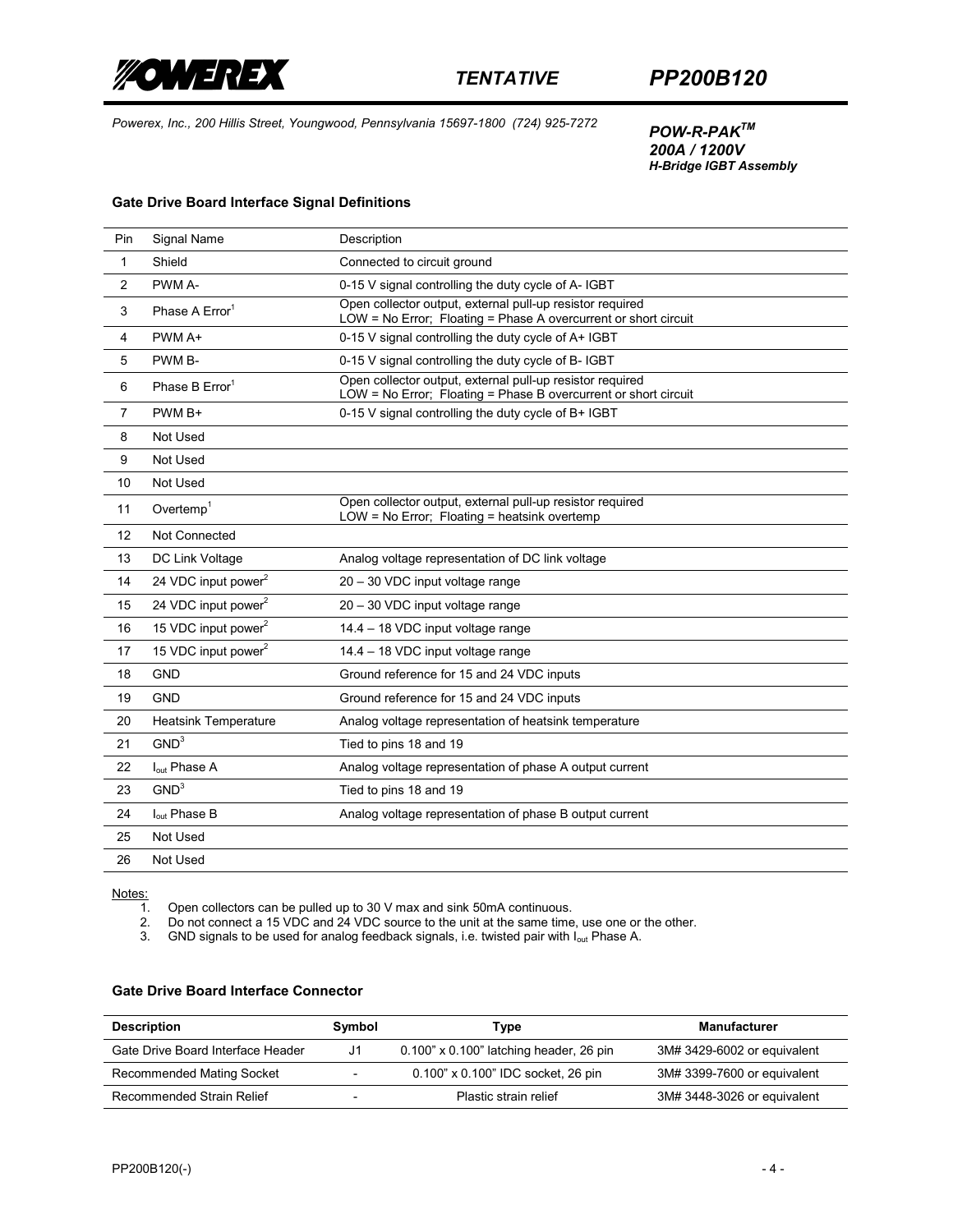

*200A / 1200V H-Bridge IGBT Assembly* 

#### **Performance Curves**

**Effective Output Current vs. Carrier Frequency (Typical)** 



| Condition                      | Symbol                              | Value                   | <b>Units</b> |  |
|--------------------------------|-------------------------------------|-------------------------|--------------|--|
| <b>Ambient Temperature</b>     | $T_A$                               | 40                      | °C           |  |
| DC Bus Voltage                 | $V_{CC}$                            | 600                     | Volts        |  |
| Load Power Factor              | $\cos \phi$                         | 0.8                     |              |  |
| <b>IGBT Saturation Voltage</b> | $V_{CE(sat)}$                       | Typical @ $TJ$ = 125°C  | Volts        |  |
| <b>IGBT Switching Loss</b>     | $E_{SW}$                            | Typical @ $T_J$ = 125°C | mJ           |  |
| Airflow                        | $\overline{\phantom{0}}$            | 1500                    | LFM          |  |
| <b>Switching Conditions</b>    | 1 phase PWM, 60Hz sinusoidal output |                         |              |  |